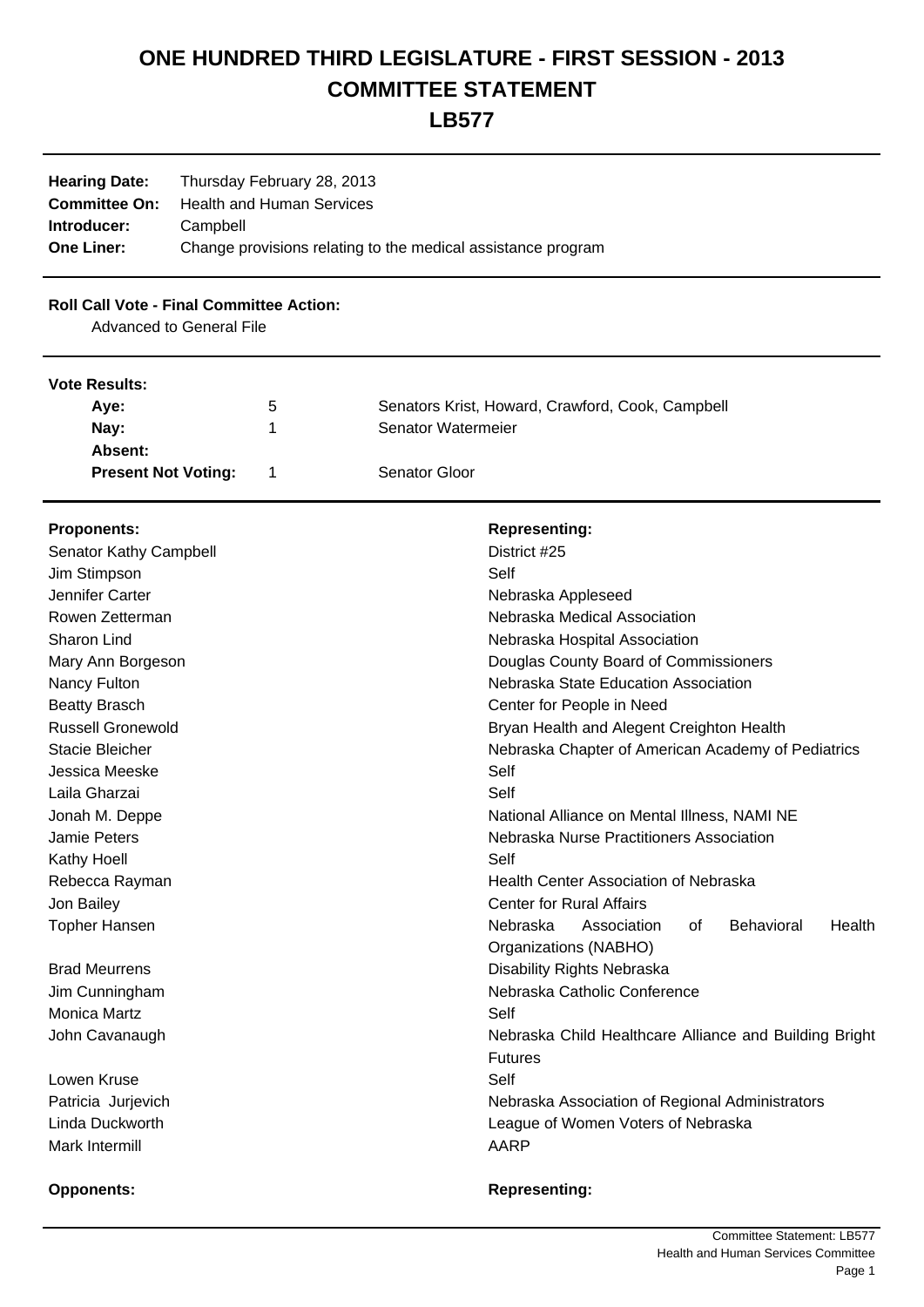| Vivianne Chaumont | DHI  |
|-------------------|------|
| Linda Rohman      | Self |
| Mike Groene       | We:  |

### **Neutral: Representing:**

### **Summary of purpose and/or changes:**

The intent of LB 577 is to require Nebraska Medicaid to add the newly eligible adult population under the Patient Protection and Affordable Care Act to the Nebraska Medicaid state plan amendment; and outlines the health coverage provided under the program.

The bill provides for expanded eligibility to low-income adults who are age 19 to 65. The inclusion of this population will provide health coverage for uninsured childless adults from 0-138% of the Federal Poverty Level (FPL) when the 5% income disregard is included, for 2013 an individual income limit would be \$15,856.

 Additionally, some low income uninsured parents will also obtain coverage under this option. Currently, Nebraska parents are generally not covered by Medicaid above 54% FPL (in 2013-\$8,375 for a family of two, \$10,546 for a family of three).

In addition, by choosing this Medicaid option as outlined in LB 577 an inequity regarding subsidies within the ACA will be addressed. Under the ACA adults with incomes from 100%- 400% FPL are eligible for subsidies to purchase insurance in the health insurance exchanges. However, adults under 100% do not qualify for subsidies. Without the Medicaid benefits provided by this bill adults with incomes under 100% FPL (\$11,490 a year in 2013) will not qualify for any assistance, leaving them uninsured and without any subsidies for purchasing coverage within the exchanges.

The ACA provides four options from which states may choose a benchmark benefit plan for the newly eligible adult population. The options are one of three commercial insurance products or a fourth "Secretary-approved coverage." The "Secretary-approved coverage" can include the Medicaid state plan benefit package offered in the state. LB 577 identifies the "Secretary-approved coverage" as the option and specifies that the Medicaid benefit coverage for the new adult group shall include the mandatory and optional coverage under traditional Nebraska Medicaid. Choosing the state's current Medicaid benefit package as the benchmark allows for continuity of coverage for individuals currently enrolled; it provides equity of coverage between current Medicaid enrollments and new eligibles; and it assures the health care needs of this population is met in a way that provides appropriate preventive care for health cost savings. Additionally, it has the advantage of administrative simplicity in determining eligibility and administrating benefits and making the program easier for enrollers to explain and for consumers to understand.

LB 577 specifies that the Medicaid new adult population benefit plan shall also include benefits required by the ACA as listed. Additionally the bill requires the benefit plan must comply with the requirements of the Mental Health Parity and Addiction Equity Act as required under the ACA.

The bill provides that the Essential Health Benefits described in section 1302(b) of the ACA, including habilitative services, are covered in the benefit plan as required for the newly eligible adult population. LB 577 defines habilitative services "as services designed to assist a person in acquiring, retaining, and improving the self-help, socialization, and adaptive skills necessary for daily living." This definition is modeled after the habilitative services definition currently found in Medicaid's 1915 Home and Community Based Waiver. Under this program, Nebraska Medicaid habilitative services means "services designed to assist individuals in acquiring, retaining, and improving the self help socialization and adaptive skills necessary to reside successfully in home and community based settings."

As a contingency, LB 577 provides, in the event of an unforeseen complication regarding the "Secretary-approved coverage" full Medicaid option, that the department is required to choose an alternative benchmark plan for the newly eligible adults under the ACA Medicaid expansion population as outlined. This requires the coverage of the newly eligible population to occur under a different option rather than not be implemented.